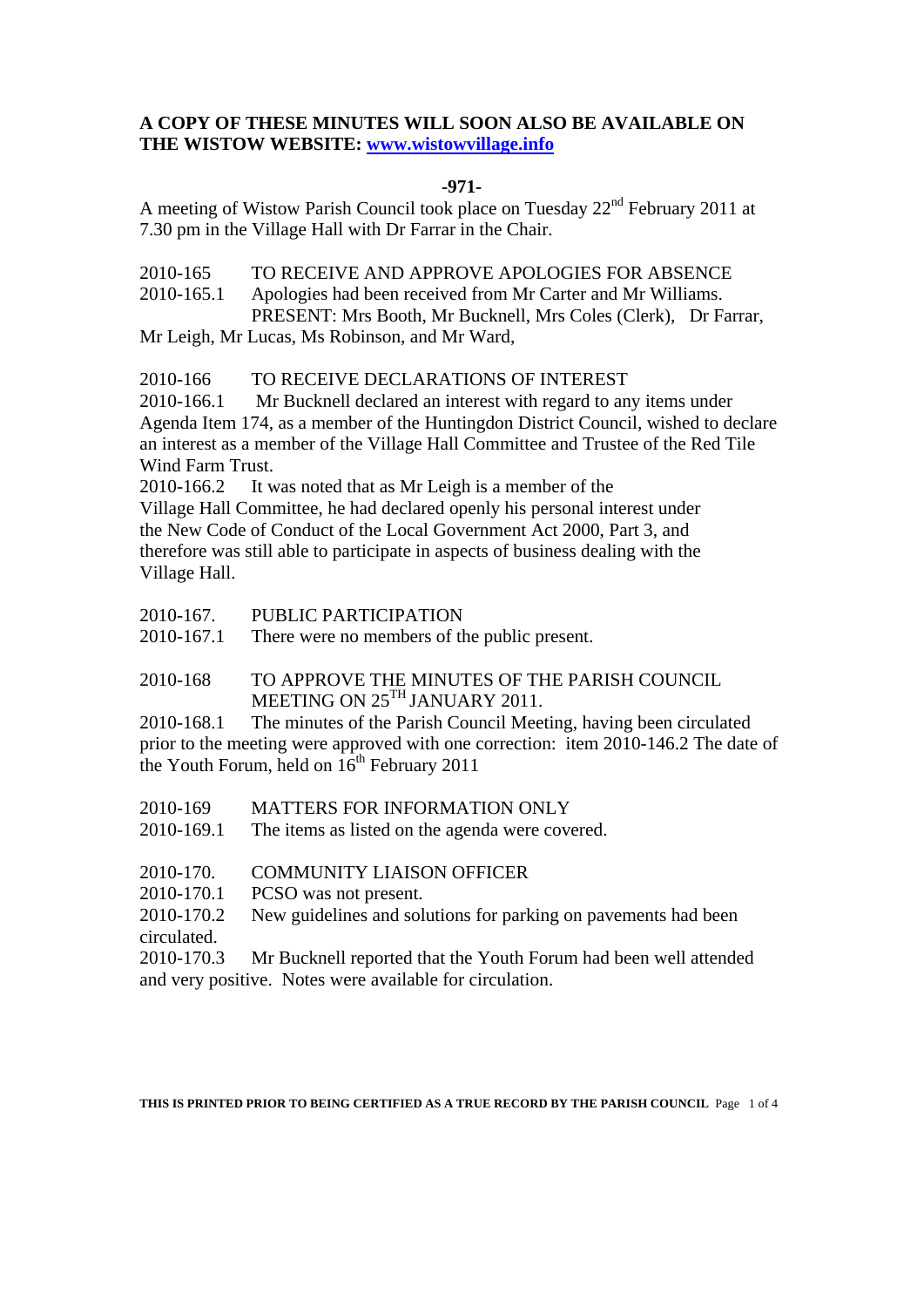#### 2010-171 TO RECEIVE REPORTS FROM COUNTY AND DISTRICT **COUNCILLORS**

2010-171.1 Mr Lucas reported that he felt that the C140 road was improving. He had attended a cabinet meeting that morning and a further wind farm was being discussed which could have benefits for the community in the form of grants. Up to £18,000 could be available with maximum single grant of £5,000 for projects with environment benefits, this is match funding.

2010-171.2 Mr Bucknell talked of the reported plans to merge Huntingdon District Council with Fenland District and East Cambs which he stressed were just talks. This had arisen as Eric Pickles advocates sharing of services and indeed 17 services are currently shared by the Councils. Mr Bucknell reported the budget meeting at HDC scheduled for the following day.

2010-171.3 Mr Ward had nothing further to add.

## 2010-172. FINANCE

a) to approve the financial statement

2010-148.1. As this had been circulated to Councillors present

prior to the meeting, and there were no further comments, it was unanimously confirmed a true record.

b) to approve payments of outstanding amounts

2010-148.2 The payments listed were formally approved and the cheques duly signed.

| Mrs P Coles February                                  | £207.13 |
|-------------------------------------------------------|---------|
| Lee Gray - Grass cutting                              | £169.58 |
| CCC street light energy and maintenance               | £592.40 |
| Village Hall hire for 2010                            | £140.00 |
| Wicksteed Leisure, see saw panels                     | £143.22 |
| c) to review cash flow and resolve anticipated issues |         |

Confirmation had been received from HDC regarding the Band D charge relating to the village precept - £46.51

#### 2010-149 CORRESPONDENCE

2010-149.1 The correspondence listed was covered with comments as follows:

2010-149.2 Mr Harold's letter regarding the condition of the telephone box was

discussed and *the Clerk was instructed to take advice from County before contacting BT again.* 

2010-149.3 Library Service Review – Mr Lucas reported that a meeting was to be held to discuss the options available to Warboys Library. Warboys PC had allocated some funds from the precept in order to support it. If it were continued as a Library and Community Centre under a Management Board then a commercial rent would have to be paid. Mr Lucas would report back at the next meeting.

**THIS IS PRINTED PRIOR TO BEING CERTIFIED AS A TRUE RECORD BY THE PARISH COUNCIL** Page 2 of 4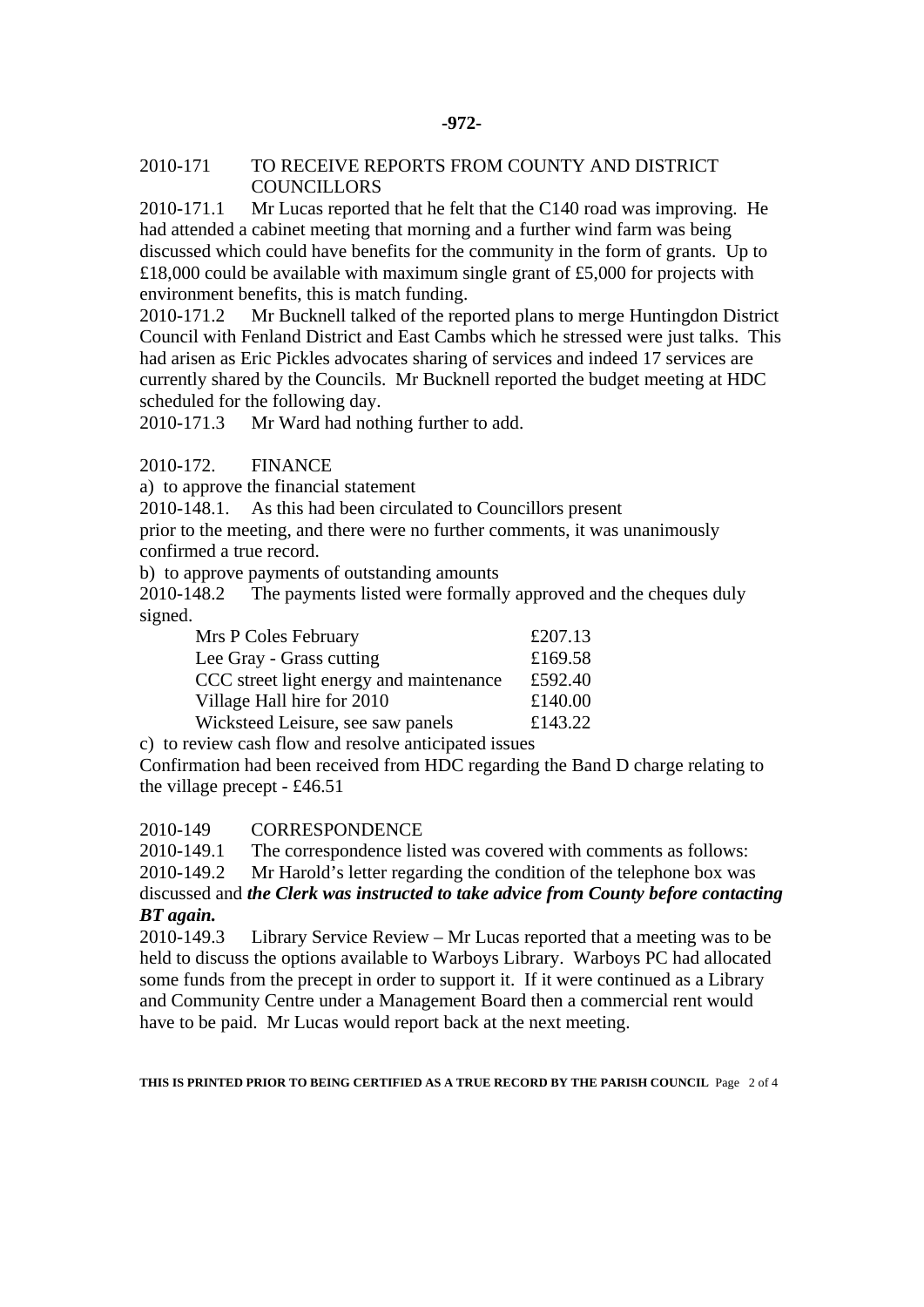2010-149.4 Provision of Transport Consultation, comments were required by 11<sup>th</sup> March and changes were to be made on  $17<sup>th</sup>$  April. The 30 bus route would no longer have evening or Sunday services. *The Clerk would send in comments against the loss of service, suggesting that double decker buses should be replaced to make some savings.* Community buses are being promoted but volunteers and funding are both required. £100,000 is made available to the County for community buses.

# 2010-150 TO CONSIDER ANY PLANNING APPLICATIONS RECEIVED 2010-150.1. None received.

## 2010.151 SALT BINS

2010-151.1 A response had been received from Highways regarding relocation of the salt bins. If a concrete base is required then the cost of moving could be £1000. *The Clerk would contact Highways for further clarification as the bin at the Toll is on slabs.* It was agreed that the bins would not be moved if a cost would be incurred.

## 2010-153 ROYAL WEDDING CELEBRATIONS

2010-153.1 As the time of year makes any outdoor celebrations difficult, it was decided that the Parish Council would not organise anything but would support any plans by other parties.

## 2010-159 PARISH PLAN ACTION PLAN WORKING PARITES FEEDBACK AND UPDATES

a) Traffic and road issues – Mr Bucknell/Mr Carter/Ms Robinson.

Blackhurst Lane/Hill Road*,* Clerk would inform Mr Carter that the road is adopted and liaise with him over contact with Cambs Water to tidy up following the new water main.

A new fault reporting system as an alternative to fixmystreet.com had been circulated. Details on the website.

b) Litter – Ms Robinson/Mrs Booth – There is some flytipping on Raveley Road and a polish deli sign has been dumped at the bridge. *Ms Robinson will report them*. Mr Bucknell had received a call to thank the PC for removing the rubbish on Oaklands Avenue.

c) Countryside – Mr Carter/Dr Farrar Nothing to report.

d) Village Hall – Mr Leigh/Mr Williams

The next meeting is week commencing  $28<sup>th</sup>$  February.

e) Maintenance Issues – Clerk

The seesaw panels had arrived, the Clerk will contact Mr Williams and Mr Carter regarding their installation.

Mr Williams still needs to take a photo of the aerial runway

Mr Williams is on risk assessment for February and Ms Robinson March. 2010-160

a) Grants – Mr Bucknell/Mrs Booth Nothing to report.

2010-161 ITEMS FOR WISTOW WARBLER AND WEBSITE

Mr and Mrs Williams had delivered their first issue of the Warbler.

**THIS IS PRINTED PRIOR TO BEING CERTIFIED AS A TRUE RECORD BY THE PARISH COUNCIL** Page 3 of 4